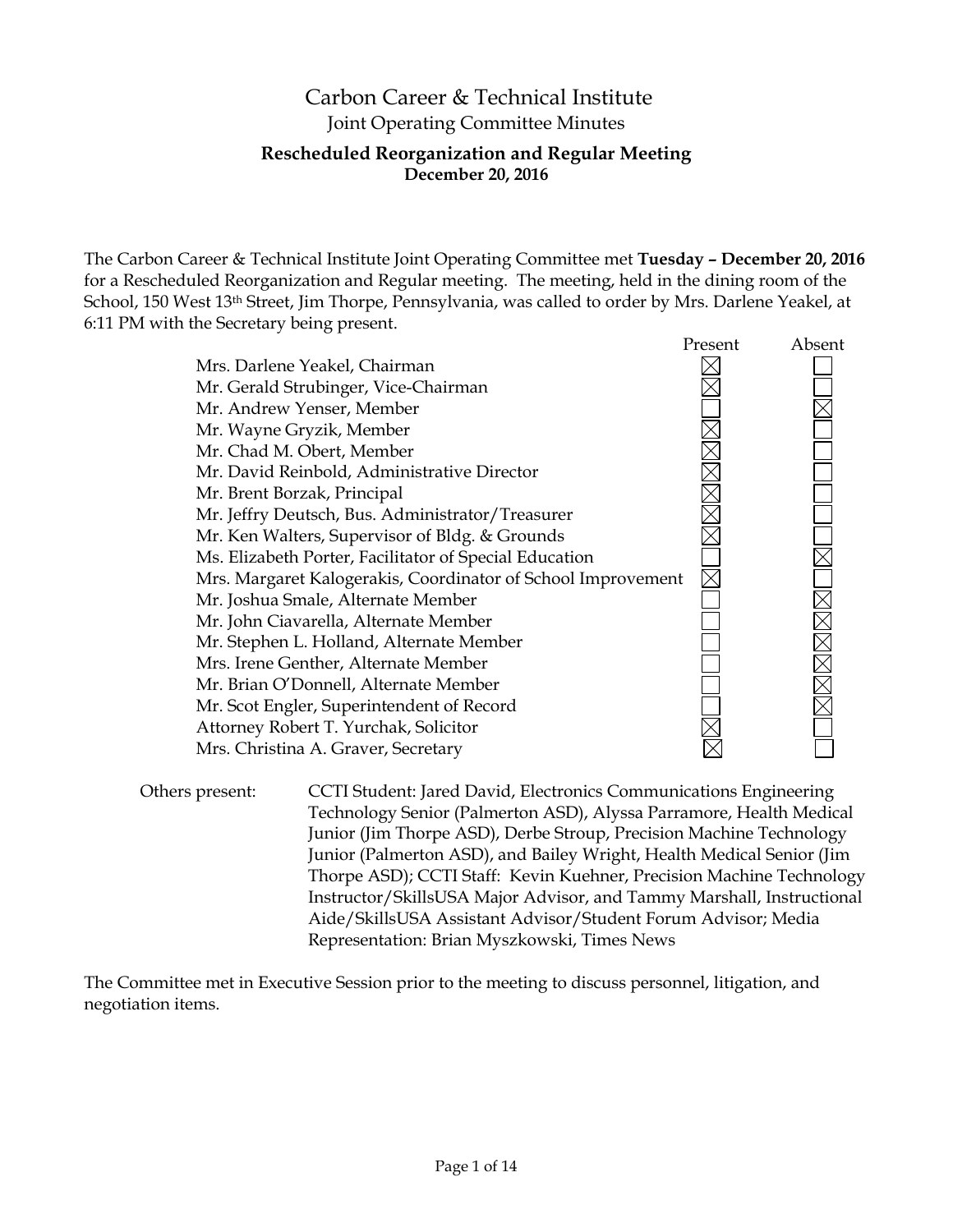## *Reorganization Meeting*

#### **Letters of Appointment**

A. MOTION by Mr. Gryzik, SECONDED by Mr. Strubinger to acknowledge receipt of Letters of Appointment of Members of the Carbon Career & Technical Institute Joint Operating Committee (3-Year Term – December 2016 through December 2019):

Weatherly Area School District – Mr. Chad M. Obert

VOTE: YES - 4 NO - 0 ABSENT - 1 ABSTENTIONS - 0 Motion carried.

#### **Election of Temporary Chairman**

Mr. Strubinger nominates Mr. Wayne Gryzik for Temporary Chairman, SECONDED by Mr. Obert.

MOTION by Mr. Strubinger to close the nominations for and appoint Mr. Wayne Gryzik as Temporary Chairman. SECONDED by Mr. Chad Obert.

| <b>ROLL CALL VOTE:</b>      | Yes | No | Absent          | Abstain |
|-----------------------------|-----|----|-----------------|---------|
| Mr. Strubinger - Jim Thorpe |     |    |                 |         |
| Mr. Yenser - Lehighton      |     |    |                 |         |
| Mr. Gryzik - Panther Valley |     |    |                 |         |
| Mr. Obert - Weatherly       |     |    |                 |         |
| Mrs. Yeakel - Palmerton     |     |    |                 |         |
|                             |     |    | Motion carried. |         |

(The Secretary casts the ballot electing Mr. Wayne Gryzik as Temporary Chairman.)

## **Election of Chairman**

Mr. Strubinger nominates Mrs. Darlene Yeakel for Chairman, SECONDED by Mr. Obert.

MOTION by Mr. Strubinger to close the nominations for and appoint Mrs. Darlene Yeakel as Chairman. SECONDED by Mr. Obert.

ROLL CALL VOTE:  $Y$ es No Absent Abstain Mr. Strubinger - Jim Thorpe Mr. Yenser - Lehighton Mr. Gryzik - Panther Valley Mr. Obert - Weatherly Mrs. Yeakel - Palmerton Motion carried.

(The Secretary casts the ballot electing Mrs. Darlene Yeakel as Chairman.)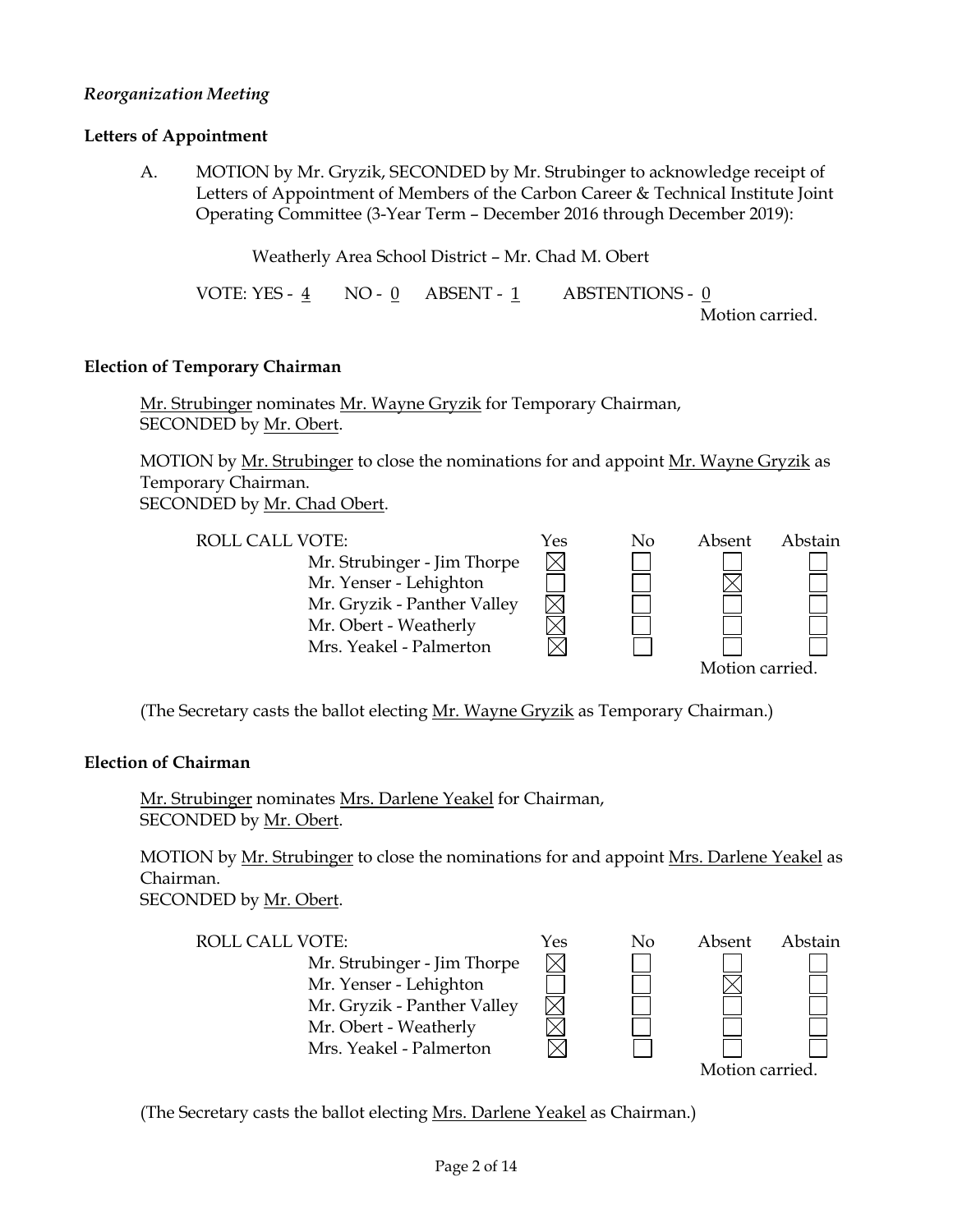#### **Election of Vice-Chairman**

Mr. Gryzik nominates Mr. Gerald Strubinger for Vice-Chairman, SECONDED by Mr. Obert.

MOTION by <u>Mr. Gryzik</u> to close the nominations for and appoint Mr. Gerald Strubinger as Vice-Chairman. SECONDED by Mr. Obert.

ROLL CALL VOTE:  $Y$ es No Absent Abstain Mr. Strubinger - Jim Thorpe  $\boxtimes$ Mr. Yenser - Lehighton  $\boxtimes$ Mr. Gryzik - Panther Valley Mr. Obert - Weatherly Mrs. Yeakel - Palmerton Motion carried.

(The Secretary casts the ballot electing Mr. Gerald Strubinger as Vice-Chairman.)

### **Monthly Meetings**

A. MOTION by Mr. Gryzik, SECONDED by Mr. Strubinger that the Regular Monthly Meetings of the Carbon Career & Technical Institute Joint Operating Committee be held on the 3rd Thursday of each month (\*except where indicated) during 2017 in the dining room of the Carbon Career & Technical Institute (150 West 13<sup>th</sup> Street, Jim Thorpe, PA) at the times listed as follows:

> Executive Session: 5:00 PM Regular Meeting: 6:00 PM

VOTE: YES -  $\underline{4}$  NO -  $\underline{0}$  ABSENT -  $\underline{1}$  ABSTENTIONS -  $\underline{0}$ Motion carried.

#### *Regular Meeting*

#### **Approval of Minutes**

A. MOTION by Mr. Strubinger, SECONDED by Mr. Gryzik to approve the Minutes of the November 17, 2016 Regular Meeting.

VOTE: YES -  $\underline{4}$  NO -  $\underline{0}$  ABSENT -  $\underline{1}$  ABSTENTIONS -  $\underline{0}$ Motion carried.

#### **Courtesy of the Floor to Visitors**

NONE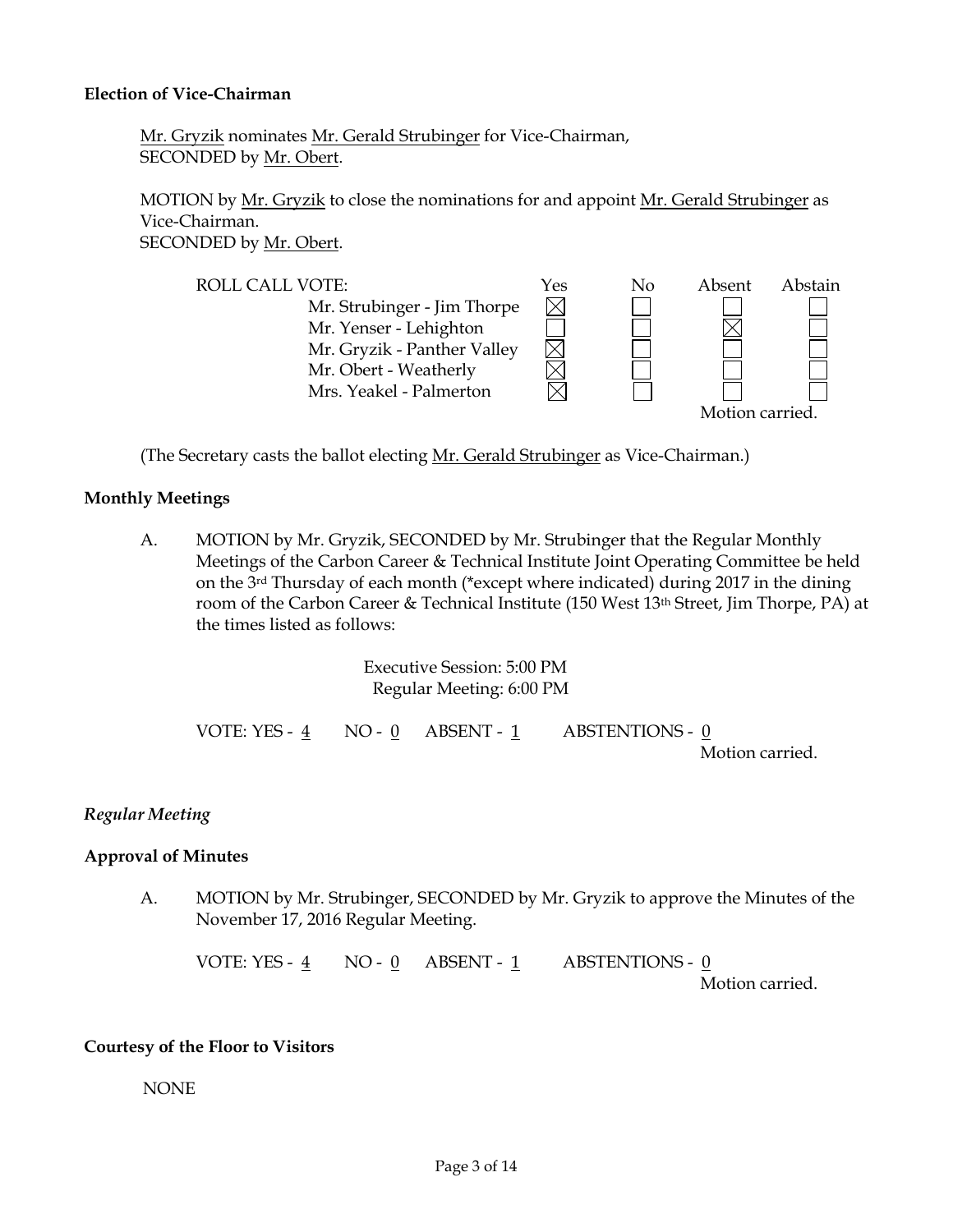## **Approval of Treasurer's Report (November 2016)**

A. MOTION by Mr. Gryzik, SECONDED by Mr. Strubinger to approve the Treasurer's Report for November 2016 showing a final balance of \$6,655,010.24 in the General Fund, and \$60,015.47 in the Student Activities Account.

| <b>ROLL CALL VOTE:</b>      | Yes | No | Absent          | Abstain |
|-----------------------------|-----|----|-----------------|---------|
| Mr. Strubinger - Jim Thorpe |     |    |                 |         |
| Mr. Yenser - Lehighton      |     |    |                 |         |
| Mr. Gryzik - Panther Valley |     |    |                 |         |
| Mr. Obert - Weatherly       |     |    |                 |         |
| Mrs. Yeakel - Palmerton     |     |    |                 |         |
|                             |     |    | Motion carried. |         |

## **Approval of Payment of Bills**

A. MOTION by Mr. Strubinger, SECONDED by Mr. Gryzik to approve Payment of Bills - General Fund and Other Accounts.

Mr. Strubinger - Jim Thorpe Mr. Yenser - Lehighton Mr. Gryzik - Panther Valley Mr. Obert - Weatherly Mrs. Yeakel - Palmerton



## **Administrative Reports**

- a. Director's Report Mr. Dave Reinbold, Administrative Director
	- Student Representative(s) Mr. Reinbold introduced Margaret (Peggy) Kalogerakis, the Student Council Advisor and this month's representatives Alyssa Parramore, Junior Health Medical Student (JTASD) and Jared David, Senior Electronics Communications Engineering Technology Student (PASD) who reported on the following:

 $\boxtimes$ 

## **Student Council**

- o Had a very successful Thanksgiving food drive six CCTI families received food baskets for the Holiday plus a few boxes of food were also delivered to the Summit Hill food pantry in memory of Michael.
- o Students held a winter clothing drive clothing items donated to Operation School Wear.
- o Council is presently working on a list of lunch items that students would like to see served, by our culinary class.
- o We would like to thank Mr. Holland, for his donation of pull-tabs for the Shriners hospital. We are planning a trip to the hospital, maybe in February.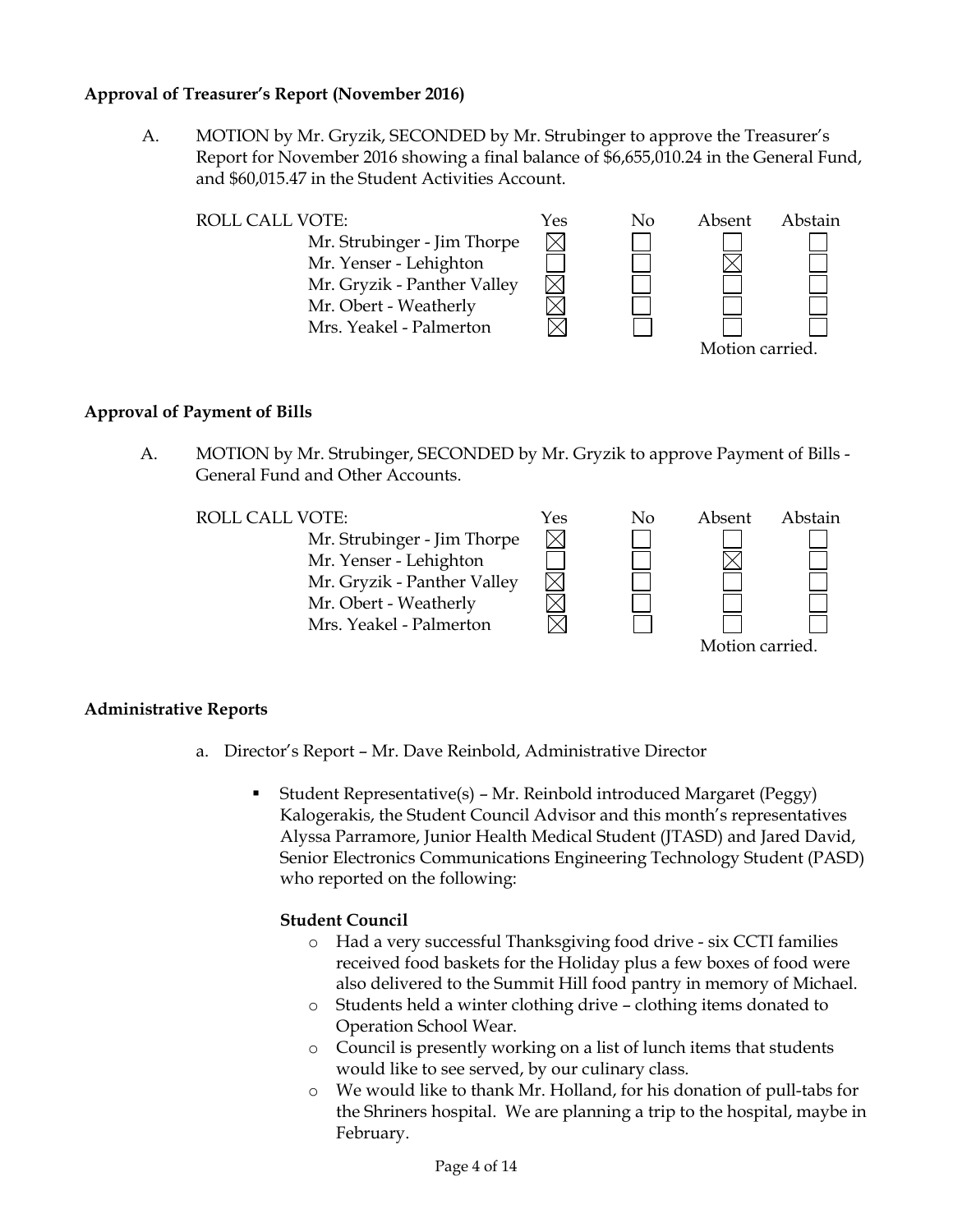- o Members wore their student council shirts today, this will allow student council members to stand out and be approached for any items/news worthwhile. This will be a practice once a month when there is a JOC meeting – it will be "student council day"
- o Getting started with working on a community volunteer project, with a church in Palmerton to assist with packing and delivering weekend food backpacks to students.
- o Upcoming working on activity for CTE month, Valentine's Day, and March penny wars, which is fundraisers.

## **Interact Rotary Club**

- o Just ordered their WAPI (water pasteurization indicator) kit.
- o We continue to sell apple cider and/or hot chocolate during lunch, students seem to enjoy it.
- o Members are looking into other community service they could get involved in.
- o Presently selling raffle tickets for a bench made by our carpentry students. Proceeds to be forwarded to the Dimmick Library.

## **DECA**

- o DECA has been very busy this school year.
- o Just hosted the annual DECA district competition on December 8th. CCTI DECA won 29 trophies/medals with seven (7) first place winners!
- o Currently raising money for the Leukemia/lymphoma association PA DECA's state Charity this year.
- o On Wednesday, we are hosting tape the teacher! Two teachers have volunteered to be taped to the wall. Each strip of tape costs a \$1.00. This is our second year hosting this event. It is a lot of fun for a great cause!

## **Aevidum Club**

o On Friday, Dec 2, 10 students from CCTI joined approximately 80 other students from 7 schools for an Aevidum Training that was held at Lehighton High School and sponsored through the Bo Tkach Foundation. The students were selected to learn to serve as Aevidum Catalysts, students who would embrace the Aevidum message and have the skills to take it back to their home schools and introduce it to their peers. The Aevidum vision is to create a healthy school environment where all students feel Accepted, Appreciated, Acknowledged and Cared For - a place where teachers, students and staff embrace Aevidum and "Have Each Other's Backs".

## **HOSA**

- o HOSA State Leadership Conference will be held March 8, 9, 10.
- o Health Medical students hosted their second blood drive on December 16, 2016. 57 units of blood were collected with the potential of saving 171 lives. The third blood drive will be in April.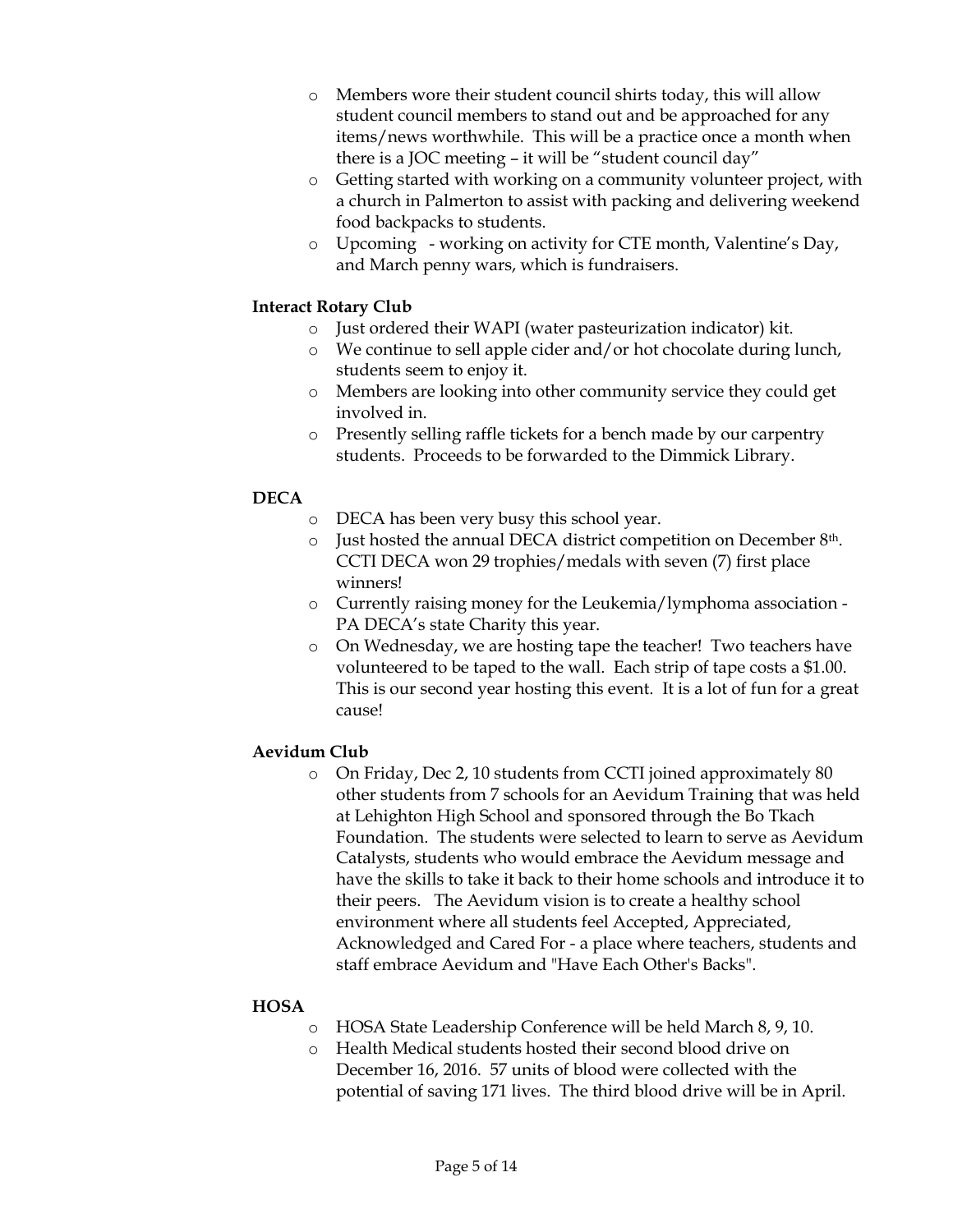- Student Forum Bailey Wright, Senior Health Medical Student (JTASD) shared information about Student Forum and reported on an ongoing activity taking place:
	- $\circ$  Student Forum is a new club to CCTI with six (6) members, three (3) juniors and three (3) seniors. Their goal is to raise monies for nonprofit organizations. Currently they are working with the Angel 34 Foundation – a national organization united in the fight against childhood cancer and dedicated to finding a cure.
	- o Currently selling paper Angels at \$1 each. As of this report, 141 have been sold. These funds will help support patients and their families with the monetary costs of treatments, transportation, and housing among other things. CCTI has adopted Peter "Keegan" Wyshosky, a local boy who was diagnosed in 2014, at the age of 8 with a brain tumor in the center of his cerebellum. Keegan is currently in remission.
	- o Angel 34 is working toward a larger goal of bringing a Pediatric Cancer Center to the Lehigh Valley
- SkillsUSA Mr. Kevin Kuehner, SkillsUSA Major Advisor introduced Derbe Stroup, Junior Precision Machine Technology Student (PASD) who shared his experience participating at the District level as well as the following list of medal winners:

**GOLD** - headed to compete at state level in Hershey in April Alejandro Aybar (Junior, LASD) - Job Demo Open Dominic Borger (Senior, PASD) - Architectural Drafting Zackary Klotz (Junior, LASD) - Plumbing Brittney Marzen (Senior, JTASD) - Technical Drafting Daniel McFeeley (Senior, JTASD) - Automotive Refinishing Christopher Phillips (Senior, PASD) - Industrial Motor Control Erik Reichard (Senior, LASD) - Residential Wiring Jakson Ring (Junior, PASD) - CNC Technician Jacob Snyder (Senior, PVSD) - Electronics Technology Derbe Stroup (Junior, PASD) - CNC Turning Bailey Wright (Senior, JTASD) - First Aide and CPR

## **SILVER -**

Shaunalea Archer (Senior, PASD) - Advertising Design Shannon Arnold (Sophomore, LASD) - Prepared Speech Cody Fronheiser (Junior, PASD) - Precision Machine Alyssa Halada (Sophomore, PASD) - Customer Service Hayden Kresge (Junior, PASD) - CNC Milling Sierra Wehr (Junior, PVSD) - Extemporaneous Speaking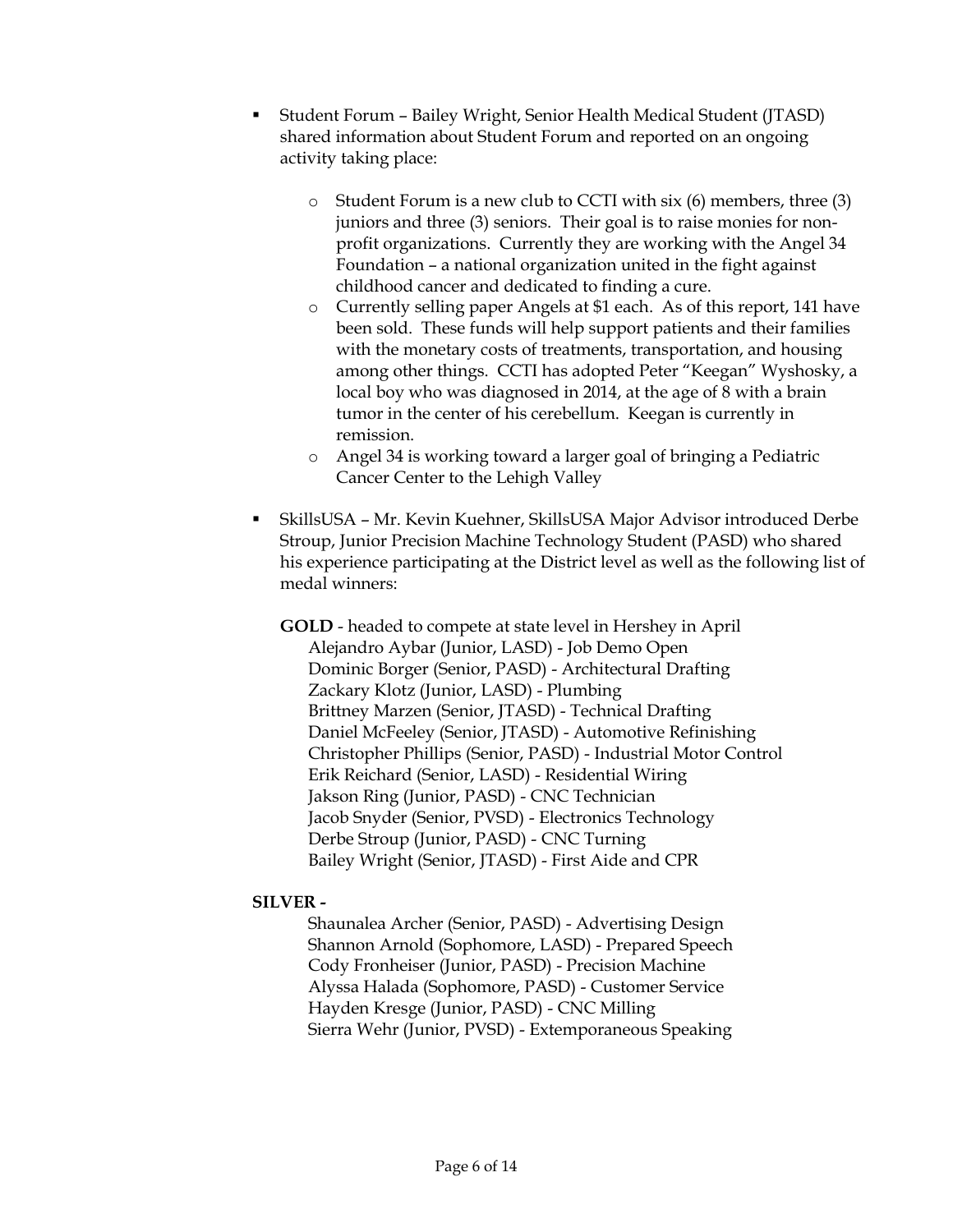## **BRONZE –**

Imani Berrios (Junior, JTASD) - Action Skills Alex Groller (Senior, PASD) - Automotive Service Specialization Austin Kuehner (Junior, PASD) - Related Technical Math John Stafiniak (Senior, LASD) - Carpentry Makayla Smale (Senior, PASD) and model Akaya Lacey (Senior, JTASD) - Esthetics Joseph Swan (Senior, PVSD) - Technical Computer Applications

- b. Principal's Report Mr. Brent Borzak
	- 2016-2017 school year is at midpoint of second marking period
	- Progress reports for second marking period sent out
	- Ninth grade presentations completed at sending schools
	- SkillsUSA district competitions have over forty students competing at Johnson College, Wilkes-Barre AVTS and LCCC throughout December
	- Fifty CCTI DECA students will partake in the district competition December 8th, at Memorial Hall in Jim Thorpe
	- Toys for Tots initiative took place at CCTI
	- Keystone Exams to be administered at start of new year
	- Freshman tours on January 31<sup>st</sup>
- c. Buildings and Grounds Report Mr. Ken Walters, Supervisor of Buildings and Grounds
	- Team is looking forward to the holiday break and also getting some mid-year routine maintenance completed on our floors, vent hoods, and HVAC system.
	- In order to continually provide real world hands on training, we were able to secure a buyer for our next Building trades Project. It will be an "enhanced trailer", also heard referred to as a "Tiny Home". The agreement was executed with our client earlier this month and a portion of the supplies were ordered at no cost to the JOC. The supplies are expected to arrive in late January and we will have until the end of the 2017-18 school year to complete it but anticipate its completion sooner.
- d. Business Administrator's Report Mr. Jeffry P. Deutsch, Business Administrator
	- 2017-2018 Budget
		- o Shared a draft motion to be voted on by JOC members at next month's meeting
		- o Met with CTE instructors regarding budgetary needs
		- o No increase to five (5) participating districts
		- o Any questions, please call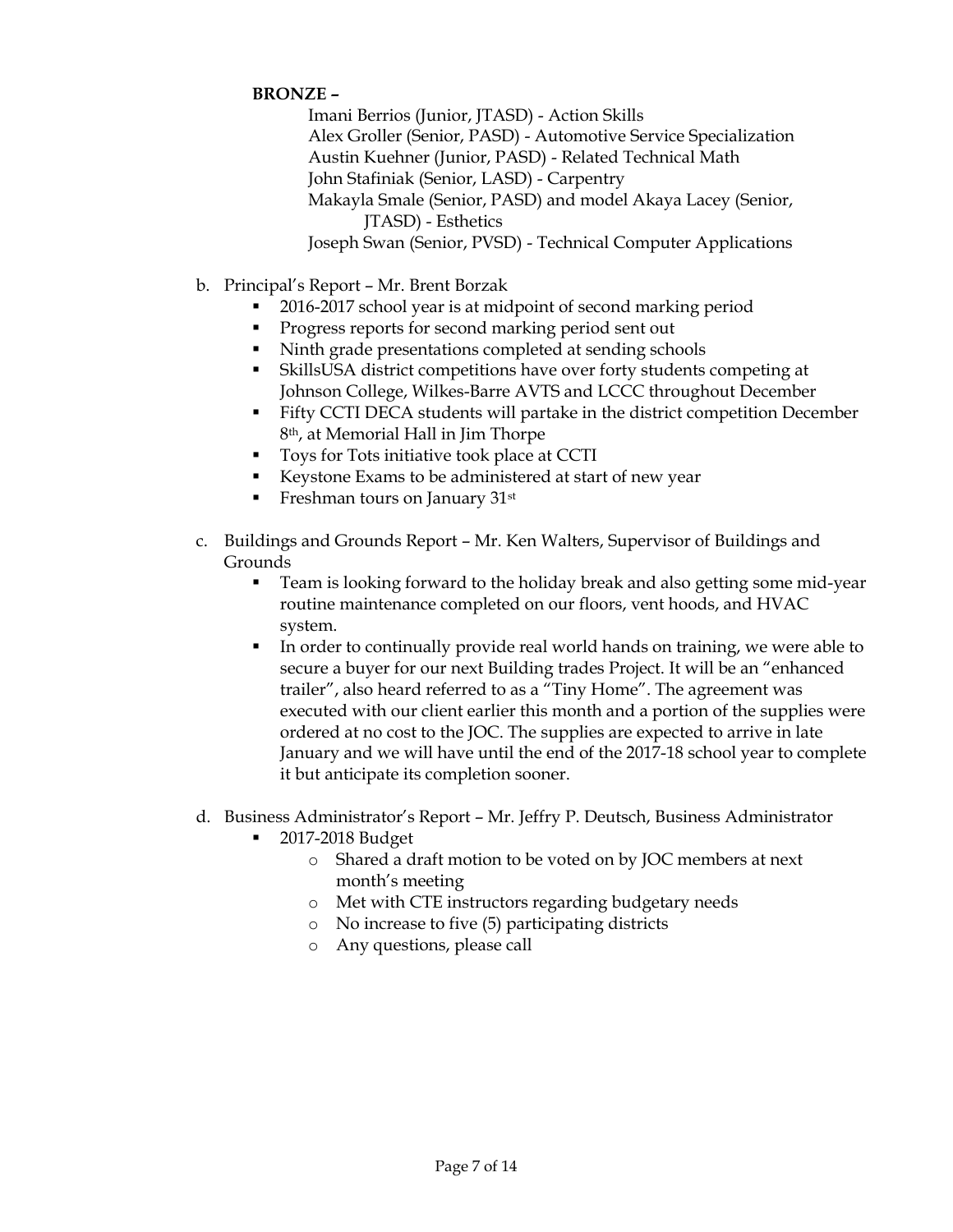## **Letters of Appointment**

MOTION by Mr. Strubinger, SECONDED by Mr. Gryzik that the following motions be approved:

A. to acknowledge receipt of the Letters of Appointment of Alternate Representatives to the Carbon Career & Technical Institute Joint Operating Committee (1-Year Term – December 2016 through December 2017):

Jim Thorpe Area School District – Mr. John Ciavarella

Lehighton Area School District – Mr. Stephen L. Holland

Palmerton Area School District – Mr. Joshua Smale

Panther Valley School District – Mrs. Irene Genther

Weatherly Area School District – Mr. Brian O'Donnell

B. to acknowledge receipt of the Letter of Appointment to the Carbon Career & Technical Institute Authority (5 Year Term – January 2017 through January 2022):

Lehighton Area School District – Mr. Duane Eidem

VOTE: YES -  $\underline{4}$  NO -  $\underline{0}$  ABSENT -  $\underline{1}$  ABSTENTIONS -  $\underline{0}$ Motions carried.

#### **Items of Business**

## *Personnel*

#### **Superintendent of Record Appointed**

A. MOTION by Mr. Strubinger, SECONDED by Mr. Gryzik to appoint Brian Gasper, Jim Thorpe Area School District Superintendent, Superintendent of Record for Carbon Career & Technical Institute for the 2017 calendar year – effective January 19, 2017.

ROLL CALL VOTE:  $Y$ es No Absent Abstain Mr. Strubinger - Jim Thorpe  $\boxtimes$ Mr. Yenser - Lehighton Mr. Gryzik - Panther Valley Mr. Obert - Weatherly Mrs. Yeakel - Palmerton Motion carried.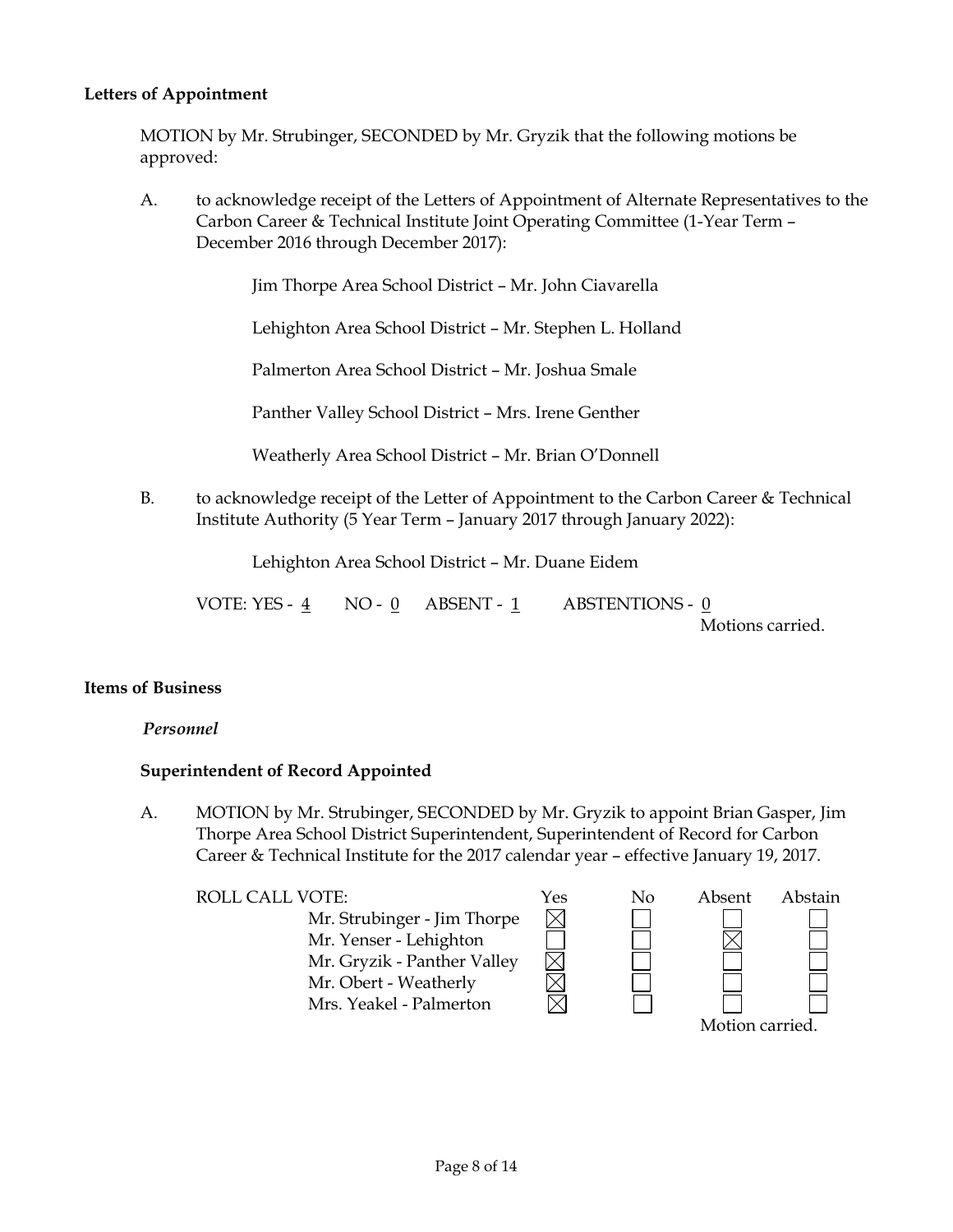## **CCTI Local Advisory (Participatory Planning) Committee Members Approved**

B. MOTION by Mr. Obert, SECONDED by Mr. Strubinger to approve the following individuals as members of the CCTI Local Advisory (Participatory Planning) Committee for the 2016-2017 school year:

| Franklin Andreas              |          |            | Kathy Henderson   |                        | Jaime Mendes         |
|-------------------------------|----------|------------|-------------------|------------------------|----------------------|
| Philip Binder                 |          |            | Marlyn Kissner    |                        | Jeanne Miller        |
| Ron Blisard                   |          |            | Diane Luicana     |                        | <b>Bill Richards</b> |
| John Drury                    |          |            | Toni Macaluso     |                        | Joseph Sebelin       |
| Ron Fritz                     |          |            | Candy Madera      |                        | Rachel Strucko       |
| <b>Francine Garenty-Kluck</b> |          |            | <b>Todd Mason</b> |                        | Garry Wentz          |
| VOTE: YES - 4                 | $NO - 0$ | ABSENT - 1 |                   | <b>ABSTENTIONS - 0</b> | Motion carried.      |

### **Teacher Mentor Appointed**

C. MOTION by Mr. Gryzik, SECONDED by Mr. Strubinger to appoint of the following individual as Teacher Mentor at the established pro-rated stipend of \$750.00, as indicated below:

Michele Dominic – William Bravo, LT Graphic Design Substitute



MOTION by Mr. Obert, SECONDED by Mr. Strubinger that the following motions be approved:

#### **Extra Help Instructor Appointed**

D. to appoint William Bravo as Extra Help Instructor in conjunction with the Monday after school program at \$25 per hour on an as needed/scheduled basis.

#### **Assistant Instructors Appointed**

E. to appoint the following individuals as Assistant Instructor on an as needed basis for the Adult Education Nurse Aide Program, effective December 21, 2016 through December 20, 2017:

> Michele Dominic Autumn Frey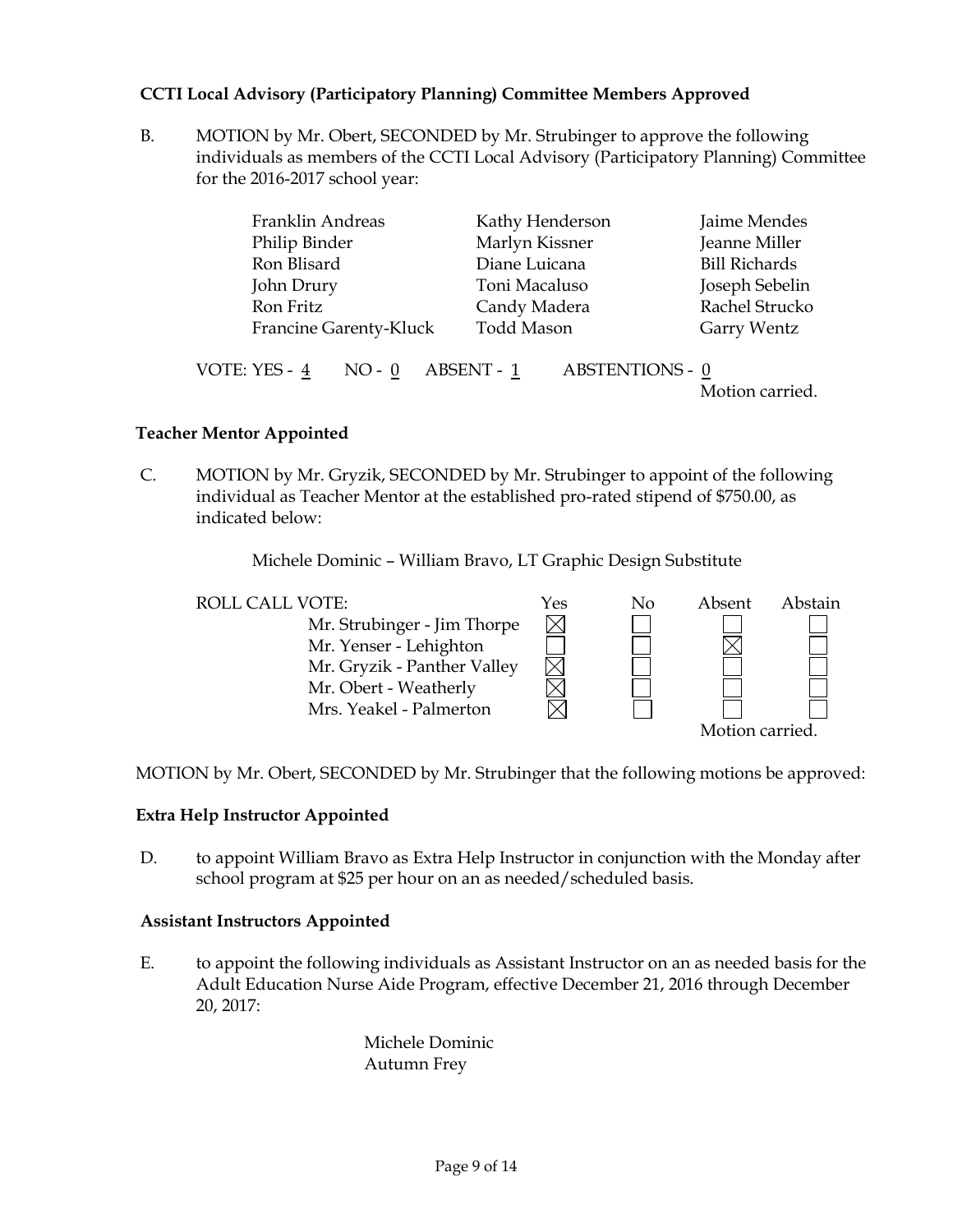## **Part-Time GED Enrollment Specialist Appointed**

F. to appoint Lisa Wargula as part-time GED Enrollment Specialist, pending clearances, at a rate of \$10.50 per hour.

Note: This position is grant funded and is at no cost to CCTI.

VOTE: YES - 4 NO - 0 ABSENT - 1 ABSTENTIONS - 0

Motions carried.

## **Assistant to the Director of Technology Appointed**

- G. MOTION by Mr. Strubinger, SECONDED by Mr. Obert to appoint Brandon Poole Assistant to the Director of Technology for a maximum of twenty-eight (28) hours per week scheduled over a 12-month period, at a rate of \$20 per hour, beginning December 21, 2016.
	- Note: Mr. Poole is a CCTI Valedictorian. He has experience responding to IT Help Desk tickets, maintaining and recording inventory of hardware and software, utilizing operating systems and educational technology, and maintaining websites and blogs at Northwestern Lehigh School District and Concur New Media.

Mr. Strubinger - Jim Thorpe Mr. Yenser - Lehighton Mr. Gryzik - Panther Valley Mr. Obert - Weatherly Mrs. Yeakel - Palmerton



## **2016-2017 Salary Adjusted**

H. MOTION by Mr. Gryzik, SECONDED by Mr. Strubinger on the recommendation of the Administrative Director, that the 2016-2017 salary for the following individual be adjusted as indicated as provided in the existing Agreement between the Carbon Career & Technical Institute Joint Operating Committee and the Carbon Career & Technical Institute Education Association:

> Lisa Walck, Cosmetology Instructor \$54,281 – 2016-2017 Salary + 600 – Master/M. EQU \$54,881 – Adjusted 2016-2017 Salary

Mr. Strubinger - Jim Thorpe Mr. Yenser - Lehighton Mr. Gryzik - Panther Valley Mr. Obert - Weatherly Mrs. Yeakel - Palmerton



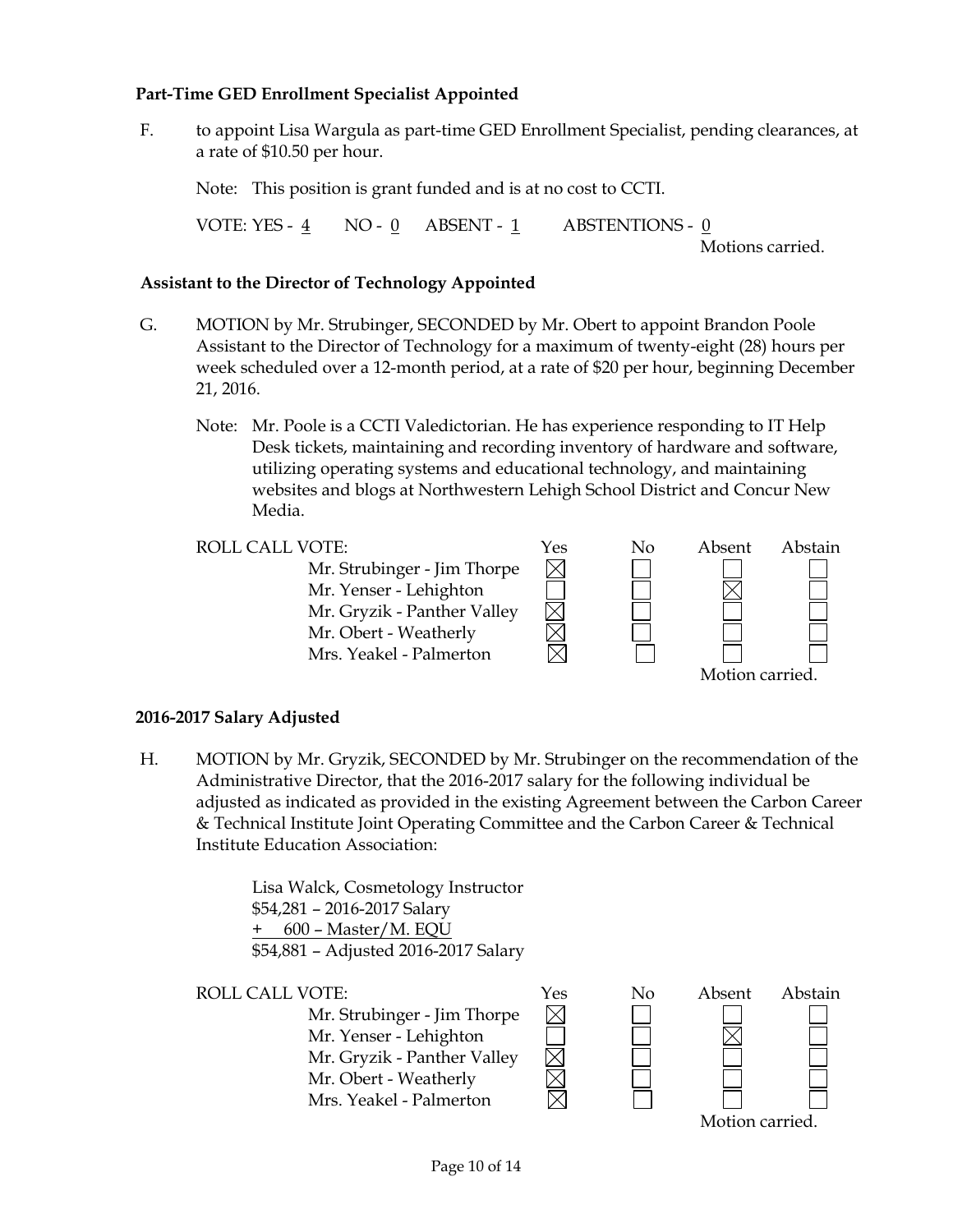## **Suspension Approved**

I. MOTION by Mr. Gryzik, SECONDED by Mr. Obert to suspend three (3) days without pay, employee #0008255 for unprofessional actions, on dates to be determined by CCTI Administration.

| <b>ROLL CALL VOTE:</b>      | Yes | No | Absent         | Abstain |
|-----------------------------|-----|----|----------------|---------|
| Mr. Strubinger - Jim Thorpe |     |    |                |         |
| Mr. Yenser - Lehighton      |     |    |                |         |
| Mr. Gryzik - Panther Valley |     |    |                |         |
| Mr. Obert - Weatherly       |     |    |                |         |
| Mrs. Yeakel - Palmerton     |     |    |                |         |
|                             |     |    | Motion carried |         |

## *Education*

MOTION by Mr. Obert, SECONDED by Mr. Strubinger that the following motions be approved:

## **Automotive Skills Trouble Shooting Contest Attendance Approved**

A. that eight (8) CCTI Auto Service Technology students attend the 2017 Automotive Skills Trouble Shooting Contest (written portion), January 17, 2017 (inclement weather date January 18, 2017) at Northampton Community College, Bethlehem, PA. Mr. Harold Resh, Auto Service Technology Instructor will chaperone this event.

## **DECA State Competition Attendance Approved**

- B. that forty (40) CCTI students attend the DECA State Competition February 22-24, 2017 in Hershey, PA at a cost of \$5,500 to help defray lodging, transportation, meal, and registration expenses.
	- Note: The total cost of the trip is \$11,800.00. The students will be responsible for paying approximately \$157.50 each, to make up the difference.

## **DECA State Competition Chaperones Approved**

C. that Stephanie Barto, DECA Major Advisor, William Stoudt, DECA Assistant Advisor, Scott Bartholomew, Special Education Teacher, and Sandi Kohutka, Instructional Aide be approved as chaperones for forty (40) CCTI students participating in the DECA State Competition, February 22-24, 2017 in Hershey, PA at a cost of \$1,678.00 for lodging, transportation, meal, and registration expenses.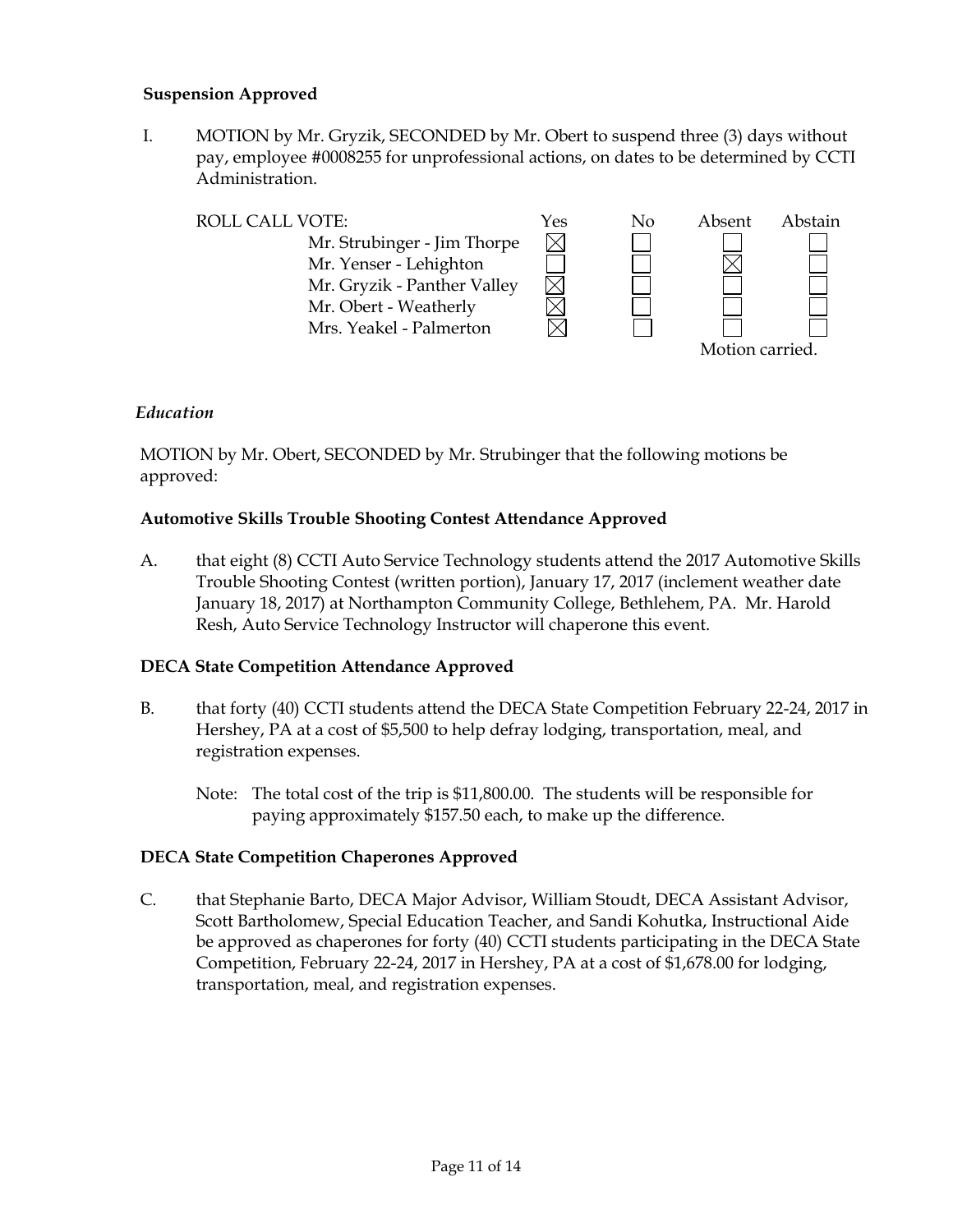## **Computer Purchase Approved**

- D. to approve the purchase of twenty-two (22) HP Pro One 400 G2 computers at a total cost of \$17,204.00 (total includes shipping and handling).
	- Note: The computers will replace those currently being utilized in the Health Medical lab and will be purchased using monies from the Capital Project.



#### *Budget & Finance*

**NONE** 

## *Buildings & Grounds*

NONE

## *Administrative*

MOTION by Mr. Gryzik, SECONDED by Mr. Strubinger that the following motions be approved:

#### **Professional Service Agreement Approved**

A. to approve the Professional Service Agreement between Carbon Career & Technical Institute and Heather L. Mullen, Adult Education Site Supervisor, effective January 15, 2017 through January 14, 2018, as presented.

#### **Professional Service Agreement Approved**

B. to approve the Professional Service Agreement between Carbon Career & Technical Institute and Brandon Poole, Part-Time Assistant to the Director of Technology (maximum 28 hours per week), effective December 21, 2016 through December 20, 2017, as presented.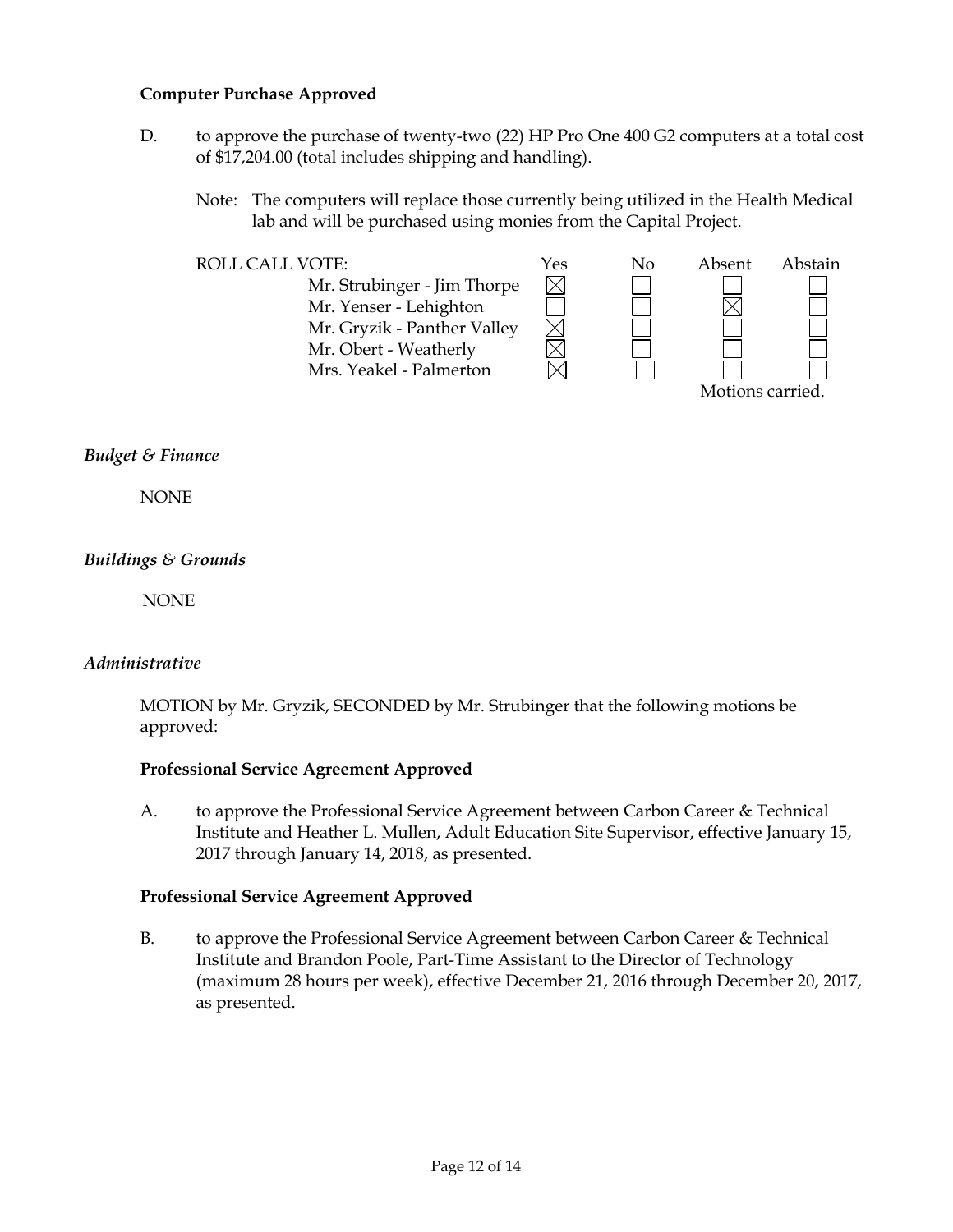### **Course Enrollment Approved**

C. that Dave Reinbold, Administrative Director be approved for enrollment in a Bridge English as a Second Language course at a cost of \$260.00 to cover the cost of the course.

| <b>ROLL CALL VOTE:</b>      | Yes | No | Absent           | Abstain |
|-----------------------------|-----|----|------------------|---------|
| Mr. Strubinger - Jim Thorpe |     |    |                  |         |
| Mr. Yenser - Lehighton      |     |    |                  |         |
| Mr. Gryzik - Panther Valley |     |    |                  |         |
| Mr. Obert - Weatherly       |     |    |                  |         |
| Mrs. Yeakel - Palmerton     |     |    |                  |         |
|                             |     |    | Motions carried. |         |

### **Reports**

### **Foundation Report Accepted**

A. MOTION by Mr. Gryzik SECONDED by Mr. Obert to accept the Carbon Career & Technical Institute Foundation Report, as presented.

Note: The balance in this account stands at \$2,611.54.

VOTE: YES -  $\underline{4}$  NO -  $\underline{0}$  ABSENT -  $\underline{1}$  ABSTENTIONS -  $\underline{0}$ 

Motion carried.

#### **Administrative Reports**

- A. MOTION by Mr. Gryzik, SECONDED by Mr. Obert to accept Administrative Reports from the following:
	- a. Mr. Brent Borzak, Principal

VOTE: YES - 4 NO - 0 ABSENT - 1 ABSTENTIONS - 0

Motion carried.

## **Old Business**

NONE